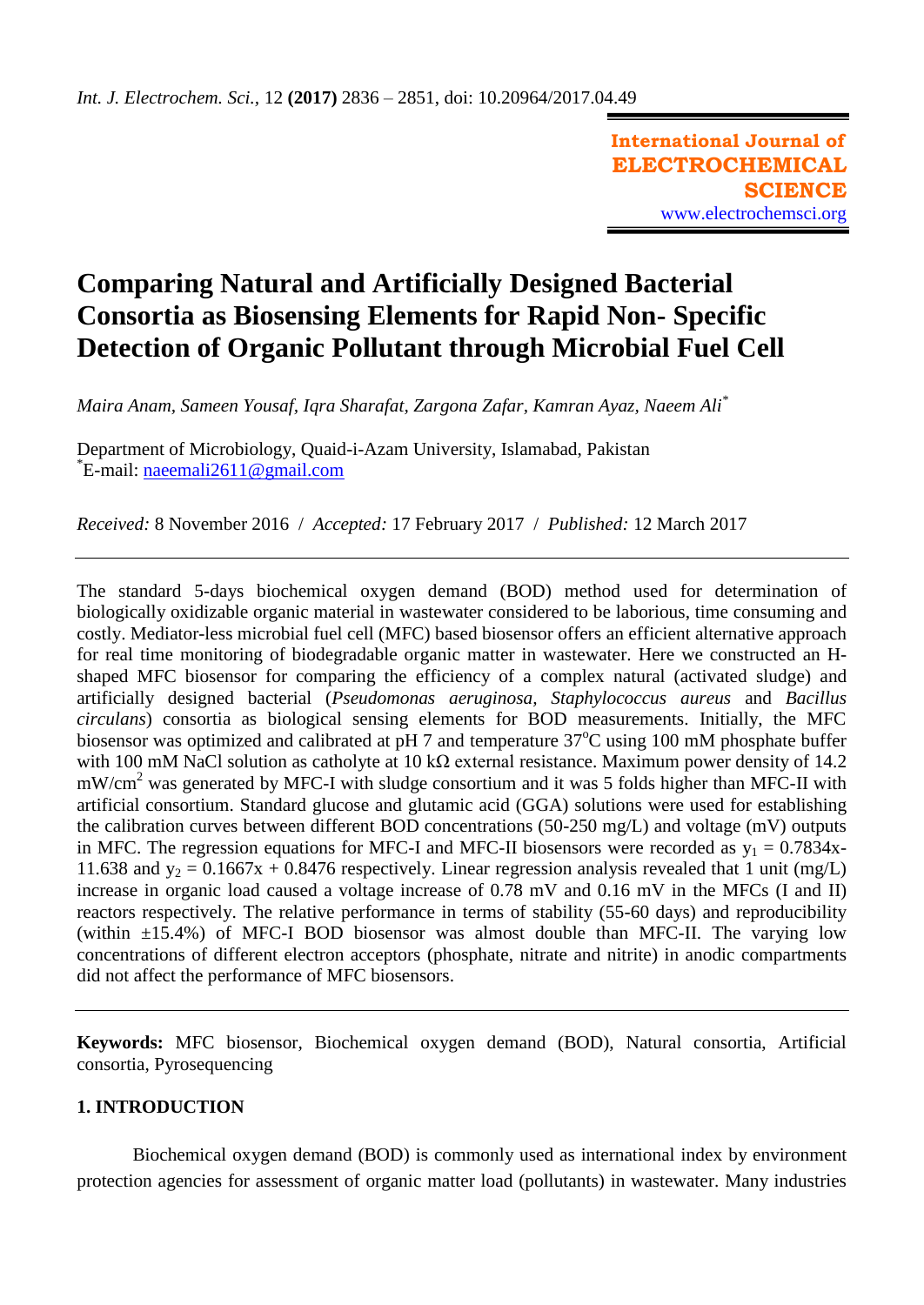regularly monitor their effluents to comply with the requirements of regulatory agencies [\[1\]](#page-14-0). Generally, the conventional BOD method used to analyze wastewater is not only time consuming (almost 5 days) but it also demands nitrification inhibitors (such as allyl-thiourea) and extensive training of the technicians to achieve reproducible results. Therefore,  $BOD<sub>5</sub>$  method is not considered suitable for dynamic intervention and real time monitoring in aquatic environments (such as ponds, lakes, rivers and ground water and wastewater). Several BOD biosensors based on bioluminescent, UV absorbance, enzymatic reactions and oxygen consumption by immobilized bacterial cells have been designed to overcome the aforementioned drawbacks. However, these methods demonstrated relatively unstable performance due to membrane fouling, volatile operation and limited utilization of substrate by reference bacteria [\[2\]](#page-14-1). A microbial fuel cell (MFC) based non-specific biosensor has been considered as a feasible alternative to the aforesaid methods for in-situ and ex-situ BOD monitoring of water bodies [\[3\]](#page-15-0).

Microbial fuel cell (MFC) is an electrochemical device that converts chemical energy of wastewater into electric energy by using bacterial catalytic reaction [\[4\]](#page-15-1). Therefore, it is an environment friendly approach for wastewater treatment and renewable energy generation (in the form of electric current or bio-hydrogen. Recently, MFC has been viewed as a potential biosensing device for organic load measurement in aqueous environment. Redox electrochemical mediators that are phenolic toxic compounds (e.g. phenazine derivatives and flavins) have been usually employed to facilitate electrons transfer from bacterial cells to electrode [\[5\]](#page-15-2). Exoelectrogenic metal reducing bacteria such as *Shewanella putrefaciens, Rhodoferax ferrireducen* and *Geobacter sulfureducen* have also been reported in direct shuttling of electrons attached to anode [\[6\]](#page-15-3). Considering the operational suitability, lower electronic requisites, mechanical simplicity, good signal acquisition, sensitivity to change in organic load, high reproducibility and cost effectiveness, mediator-less MFC is considered more promising approach for developing an organic matter biosensor [\[7\]](#page-15-4).

Previously, various MFC biosensors have been fabricated by immobilizing biological recognition element (bacterial cells) on physical transducer or in close proximity with transducer to convert biochemical changes into readable signals [\[8\]](#page-15-5). These biosensors have been successfully tested for monitoring COD, BOD, volatile fatty acid, anaerobic digestion and toxic components (cadmium, sodium acetate, chromium, and nitrate) in analyte. Pure culture biofilms of *Bacillus subtilis, Serratia marcescens* and *Photobacterium phosphoreum* have been designed for assessment of assimilable organic contamination in wastewater [\[9\]](#page-15-6). The use of single bacterial species in MFC biosensor has challenges of substrates selection and toxicity due to hazardous compounds that ultimately limit the electrode sensitivity. The major drawback of pure culture biosensor is inaccurate measurement of BOD concentration as only limited range of sample contaminants are metabolized [\[10\]](#page-15-7). Therefore, some studies have used complex bacterial community in MFC based BOD biosensors to estimate the total biodegradable organic matter of wastewater. Although the diverse nature of unknown bacterial community in sludge has been recognized as a limiting factor in terms of repeatability and stability of biosensing system [\[11\]](#page-15-8). Micro-aerophilic, anoxic and anaerobic bacteria produce different electric outputs utilizing organic matter through various metabolic pathways following Monod growth kinetics. Hence, it is essential to consider the effects of bacterial substrate consumption rate on MFC performance and BOD measurements of wastewater [\[8,](#page-15-5) [12\]](#page-15-9). The concept of MFC based biosensor has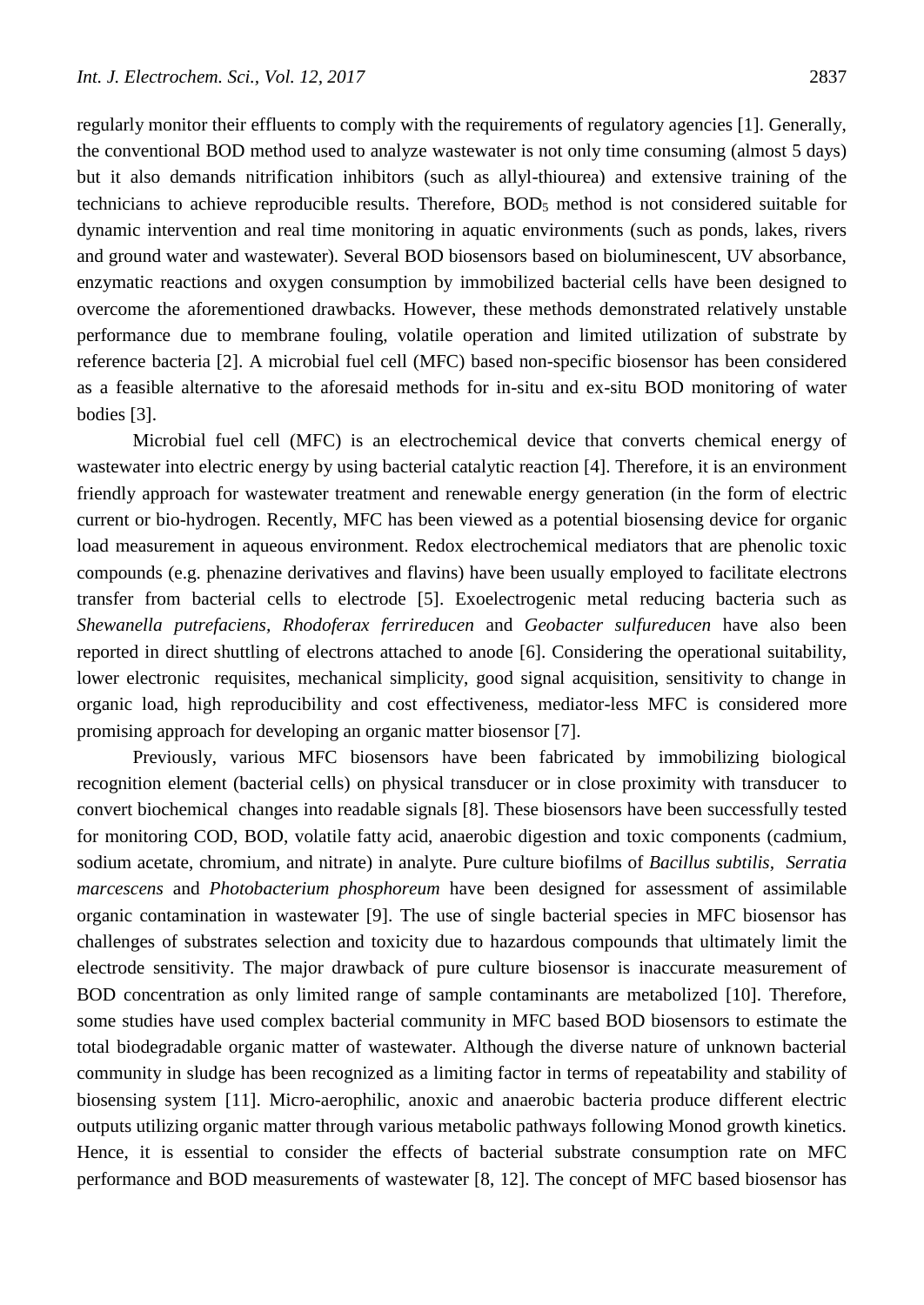been known for decades but uncertainty in architecture, instability, unavailability of standardized bacterial consortium and continuous maintenance limit its commercial applications [\[13\]](#page-15-10).

Bio-electrochemical system generates a specific measurable current signal that depends on organic analyte concentration. Theoretically, a high signal output results from high BOD concentration but in MFC infrastructure various operating parameters such as fuel (substrate) type, nature of biological recognition element, substrate utilization rate, electron acceptors, co-existing ions and liquid retention time in anode greatly affect its biosensing ability [\[13,](#page-15-10) [14\]](#page-15-11). Various positively and negatively charged ions (such as nitrate, nitrite, ferric, phosphate and sulfate) are potential redox electron acceptors and commonly found in wastewater at concentration much higher than  $H^+$  ions. Therefore, the function of traditional cation exchange membranes in MFC significantly reduce the signal production by MFC biosensor [\[15\]](#page-15-12). To accurately measure the BOD in wastewater, electron acceptors must be removed or anode must be essentially supplemented with respiratory inhibitors (azide and cynaide) to reduce the interference from co-existing electron acceptors [16].

This study highlighted the comparative efficiency of an artificially designed bacterial consortium with sludge biofilm in analogous setup of MFC based biosensor to analyze the BOD concentrations of wastewater through voltage generation performance. The operational properties of MFC biosensors including start up time, inoculation, immobilization, stability, response time, repeatability and linearity were established and validated. The structure of bacterial community developed on anode from activated sludge was characterized in detail through next generation pyrosequencing sequencing using 16S rRNA gene. The relative abundance of different ions (phosphate, ammonium, nitrate and nitrite) in the anolytes affecting the signal transduction and performance of MFC were continuously monitored.

#### **2. MATERIALS AND METHODS**

## *2.1 Microbial fuel cell setup:*

A dual chamber MFC was built with 120 mL polyacrylic plastic bottles joined together by two tubes (length 2.5 cm and diameter 25 cm<sup>2</sup>) holding a piece of proton exchange membrane (5.0 cm $\times$ 5.0 cm, Nafion 115, Gas Hub Pte Ltd, Du Pont Company, USA). The proton exchange membrane was pretreated by immersing in 0.1 M HCl for 3-4 hours at room temperature to remove any possible contamination. Holes of 26 cm² diameter were drilled in the two prosaic plastic slabs (5 cm x 5 cm) to insert the tubes. Screws (2 inches) were used to join the mouth of tubes holding membrane (Fig. 1). The internal volume of 100mL was used for anolyte and catholyte. Polished graphite rods (2 mm×22 mm) were suspended via copper wire (diameter=  $0.8$  mm) in both chambers to complete the external circuit. Black Ice T 401 Waterproof Sheets (9" x 11") were used to polish graphite rods in order to enhance the microbial adsorption on the surface of rod during biofilm formation. Inlet and outlet ports (4 mm diameter) with plastic stoppers were installed at the top of anode chamber for inoculation, replacement of medium and sampling through syringe. Reactors were operated in fed-batch mode at  $37^{\circ}$ C in an incubator. Air saturated sterile buffer and salt solution (100 mM phosphate buffer saline + 100 mM NaCl solution) were fed into cathode chamber of reactors. The potential difference between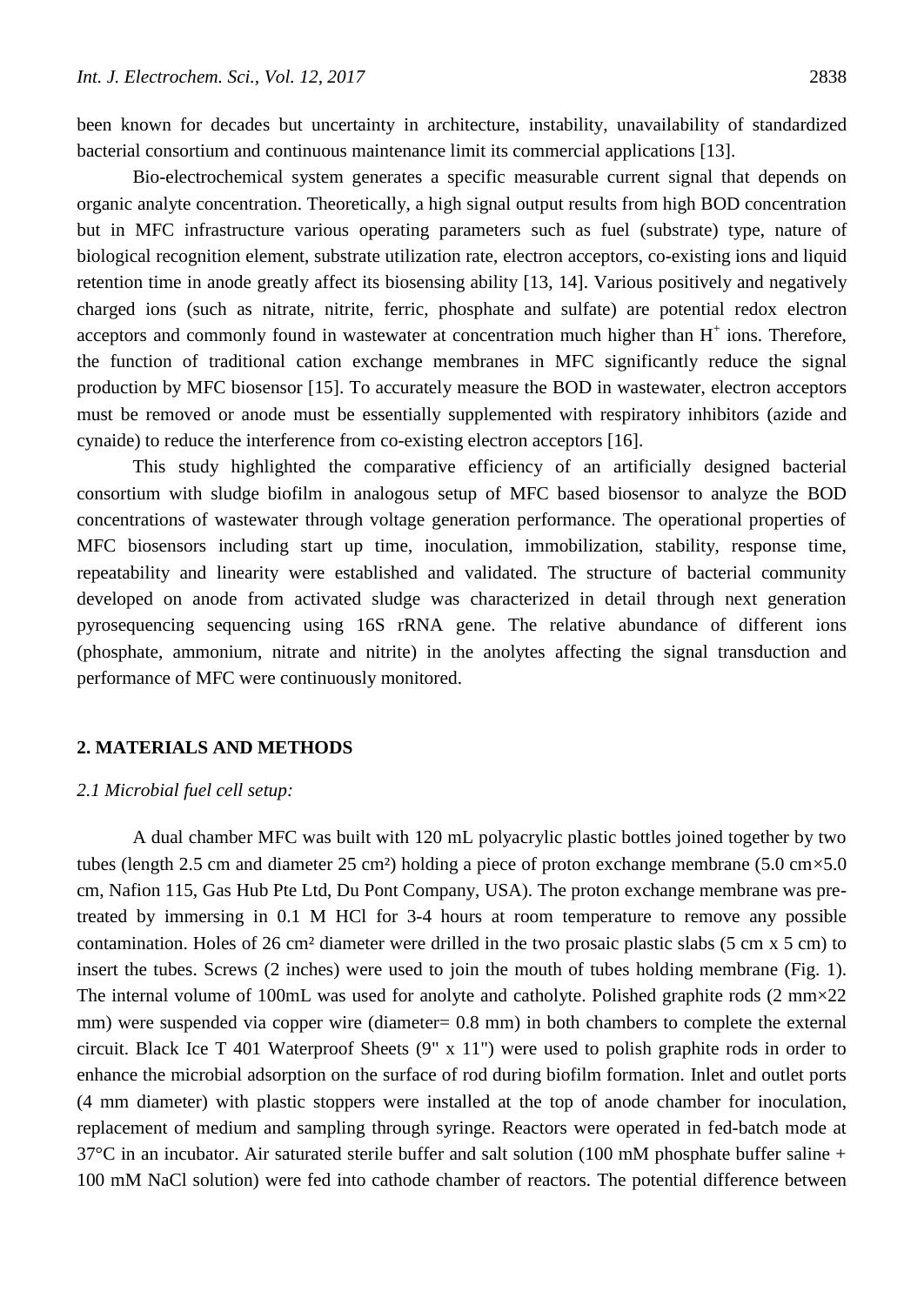anode and cathode was measured continuously via digital multimeter (model: UT33B; UNI-T) by varying the resistance from 50 Ω to 20,000 Ω. All experiments were performed in triplicate and the mean values were recorded.



**Figure 1.** Double chamber H-shaped mediator less MFC biosensor A) Proton exchange membrane (Nafion) assembly B) Plastic s holding a piece of PEM through slabs and screws C) Schematic diagram of MFC setup D) Biofilm on anode.

### *2.2. Enrichment of electrochemical active bacteria:*

MFC-I was operated by feeding domestic wastewater (Table: 1) inoculated with activated sludge in anodic compartment with retention period of 10 days. For MFC-I, an aliquot of 4 mL activated sludge was mixed with 96 mL domestic wastewater (inoculum/anolyte ratio:  $1/24$  [v/v]) in serum bottle and introduced in anode chamber under anaerobic conditions to initiate the experiment. After approximately 5 weeks of continuous operation under optimum conditions (temp.: 37°C and pH: 7) the cell potential reached a steady state indicating the development of mature biofilm. An artificial consortium of *Pseudomonas aeruginosa, Staphylococcus aureus* and *Bacillus circulans* was developed on anode surface of MFC-II by inoculating the full loop colony of each bacterial species in 100 mL sterilized nutrient broth. These bacterial cultures were isolated on nutrient medium from 1% inoculum of domestic wastewater used in MFC-I by means of standard microbiological cultural techniques. Subculturing of *Pseudomonas aeruginosa, Staphylococcus aureus* and *Bacillus circulans* at 37°C for 24 hours was repeatedly done in nutrient agar for 4-5 days before using as inoculum. MFC-II was incubated at 37 °C for 4 weeks after inoculation and nutrient broth was refreshed after every 72 hours to avoid the organic matter exhaustion. Anode solution was purged with oxygen free nitrogen gas for 10-15 min after every 24 hours to maintain anoxic conditions. Both reactors were operated in fed batch mode and operational conditions were kept constant.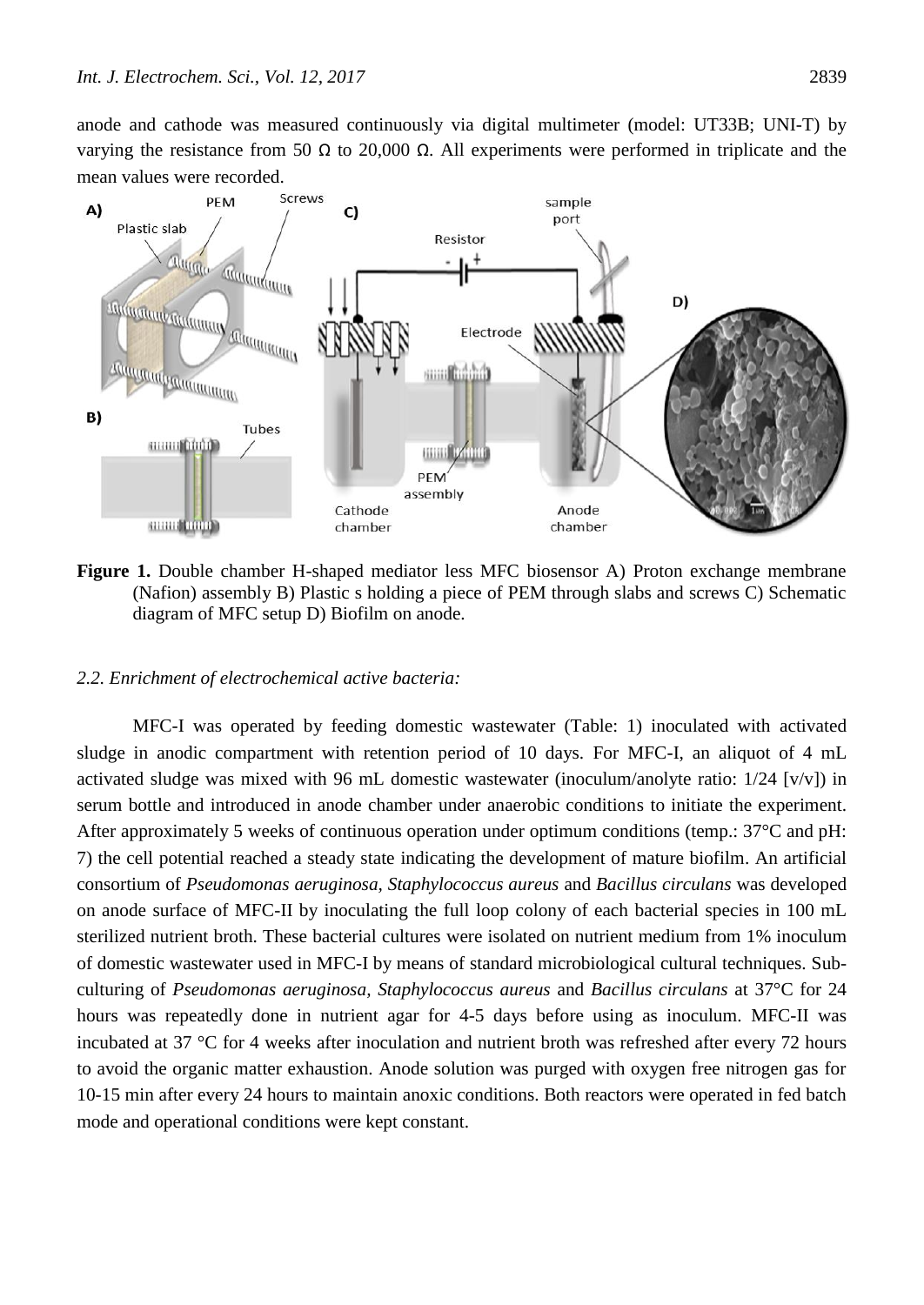| <b>Parameter</b>   | <b>Concentration range</b> | Mean value      |
|--------------------|----------------------------|-----------------|
| рH                 | $5.9 - 7.3$                | $6.6 \pm 0.7$   |
| COD (mg/L)         | 497-780                    | 638±141         |
| $BOD5$ (mg/L)      | 169.8-485.2                | 327.5±157       |
| Conductivity (S/m) | $0.01 - 0.13$              | $0.07 \pm 0.06$ |
| TS(mg/L)           | 870-10500                  | 960±1500        |

**Table 1.** Physico-chemical characteristics of domestic wastewater (I-9, Islamabad, Pk) used in double chamber MFC

#### *2.3. Operation of MFC Biosensors:*

Once biofilms were matured, anode chambers were fed with fresh mineral medium (MM) containing 50 mg L<sup>-1</sup> glucose at 24 hours retention period until new steady state of cell potentials were reached (approximately 3-4 days). Activated sludge and artificially designed bacterial consortia were then used in MFCs as biological sensing elements. The operating properties of MFC biosensors were evaluated by feeding the five different concentrations (50, 100, 150, 200 and 250 mgL<sup>-1</sup>) of glucose and glutamic acid (GGA) standard solution to validate the relationship between different BOD concentrations and system respective voltage response. The basic mineral composition of GGA medium was: NaHCO<sub>3</sub> 2.5 gL<sup>-1</sup>, KCl 0.1 gL<sup>-1</sup>, CaCl<sub>2</sub> · 2H2O 0.1 gL<sup>-1</sup>, NH<sub>4</sub>Cl 1.5 gL<sup>-1</sup>, MgSO<sub>4</sub>· 7H2O 0.1 gL $^{-1}$ , MgCl2· 6H2O 0.1 gL $^{-1}$ , NaCl 0.1 gL $^{-1}$ , MnCl2 · 4H2O 0.005 gL $^{-1}$ , NaH2PO4 0.6 g L $^{-1}$ and NaMoO<sub>4</sub> · 2H<sub>2</sub>O 0.001 gL<sup>-1</sup>. Each concentration was introduced at least three times to get the average results.

# **3. ANALYSIS AND CALCULATION**

#### *3.1 Physicochemical analysis*

Standard methods from American Public Health Association (APHA,  $20^{th}$  Edition, 1995) were used to analyze the quality of domestic wastewater immediately after collection. All samples were filtered prior to analysis through 11 µm size filter paper. Soluble chemical oxygen demand (COD) and pH of wastewater were estimated using HACH 5220 COD method and bench top pH meter respectively. The COD removal of natural and artificial consortia was determined between 10 and 40 days. The COD removal efficiency (%) was calculated according to: COD*r* = COD*in* – COD*out* / COD*in* where COD*in* is the COD (mgL<sup>-1</sup>) concentration measured in the influent of anode compartment and COD*out* is the COD (mgL−1) concentration measured in the effluent of anode compartment. The BOD of wastewater samples were determined via Standard 5-Days respirometric Method (5210B) by using DO meter. After 5 days of incubation, BOD was calculated as: BOD mg/l = (Initial DO -  $DO_5$ ) x Dilution Factor. Where Dilution Factor = Bottle Volume (300 ml)/Sample Volume, DO= initial DO of diluted sample and  $DO<sub>5</sub> = DO$  of diluted sample after 5 days incubation at 20°C under darkness in order to avoid algal respiration. Measurements of inorganic compounds: ammonium (Nessler reagent method), nitrate (Phenol di-sulphonic acid colorimetric method) and nitrite (Sulfanilamide colorimetric method) along with phosphate (Stannous chloride method) were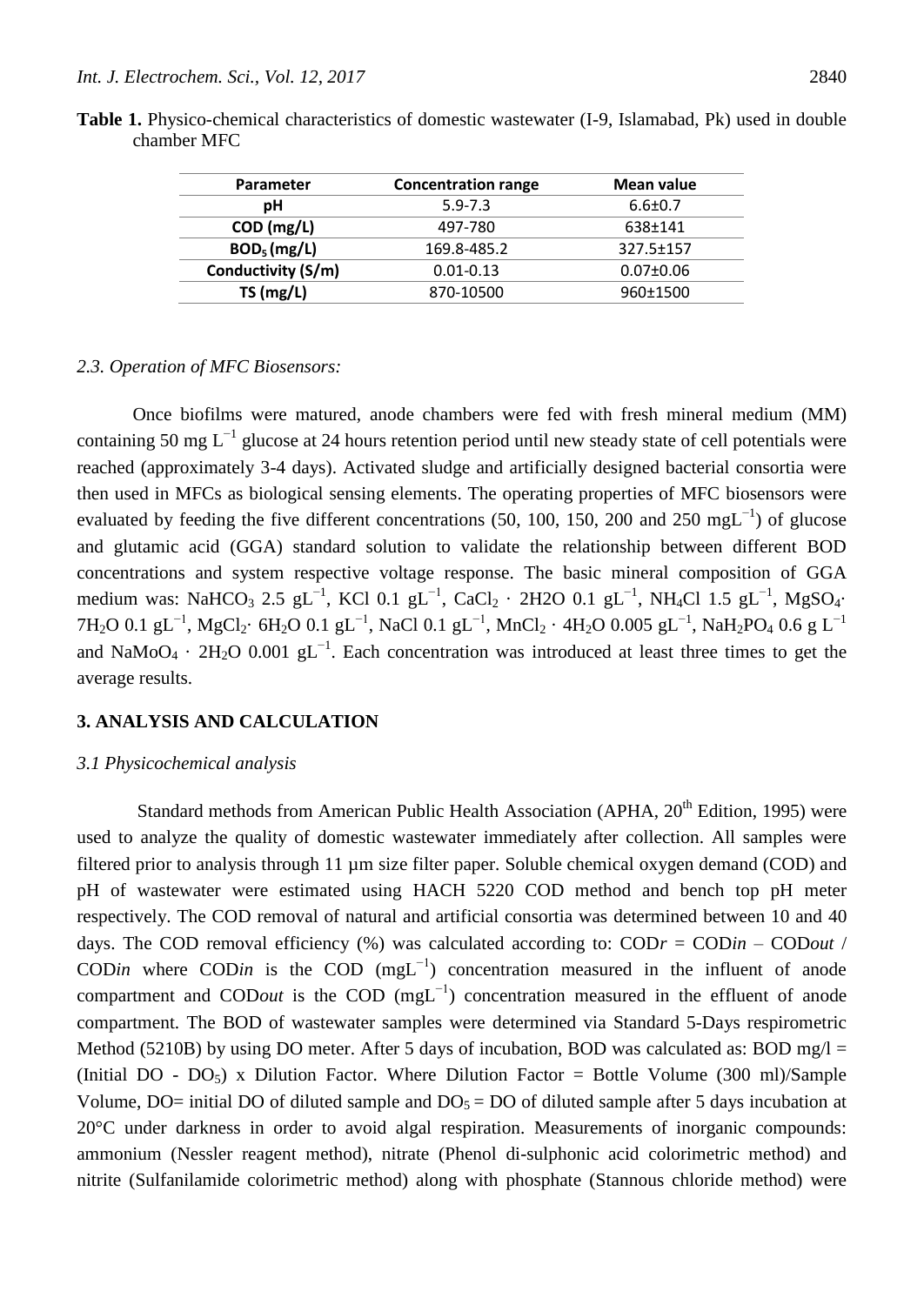made in duplicate. The dry masses of biofilms were determined by drying the electrodes at 105 °C and heating it at high 550 °C before and after the biofilms formation. The weights of the electrodes were determined in order to calculate the volatile suspended solid per  $cm<sup>2</sup>$  of electrode surface area.

#### *3.2 Electrochemical analysis*

MFCs were initially operated at open circuit voltage  $(0<sub>CV</sub>)$  without any external circuit resistance for several hours. Once voltage became stable the system circuit was closed with  $10k\Omega$ resistor. The voltage between anode and cathode was measured by using a digital multimeter (model: UT33B; UNI-T). For the applied resistance methods, cell current (I) was calculated from Ohm's law: I=U/R. Where, U is the recorded potential and R is the external resistance. Polarization studies were conducted using single cycle method by varying external resistor load from 50  $\Omega$  to 20 K $\Omega$  in decreasing order and each resistance was connected for 20 min. These polarization curves were used to evaluate the internal resistance and maximum power. The current and power densities were normalized by the projected electrode surface area (1.45 cm<sup>2</sup>). The power density (mW/cm<sup>2</sup>) was calculated by using the formula P.D = IU/A and current density (mA/cm<sup>2</sup>) as C.D = U/.A; where A (cm<sup>2</sup>) is the projected surface area of electrode.

#### *3.3 Microbiological analysis*

The anodes from MFC-I and MFC-II with biofilm were washed with distilled water prior to immersion in 2% formaldehyde  $(v/v)$  for sample fixation. These samples were further rinsed carefully 3 times with 100mM PBS (pH: 7) and then with deionized water. The fixed anode samples were then sent to centralized resource laboratory of Physics department, UOP, Pk for scanning electron microscopic (SEM) analysis.

The diversity of bacterial community on the sludge inoculum and anodic biofilm in MFC-I was determined through 454 pyrosequencing. Following 5 weeks of incubation, anode was transferred to a saline phosphate buffer and sonicated for 30 sec in 2-3 intervals to dislodge the cells from the anodic biofilm in the buffer solution. 1 ml of biomass suspension was centrifuge separately at 10,000 rpm for 4-5 mins and pellets were re-suspended in DNA isolation Kit (Cat: 24700, Norgen biotek corp product). Manufacturer protocols were followed for total DNA isolation. The quantity and quality of purified genomic DNA was confirmed prior to pyrosequencing by using NanoDrop 2000 UV-Vis Spectrophotometer. Purified genomic DNA samples were sent to Molecular Research LP (MR DNA) 503 Clovis Road Shallowater Texas for 454 pyrosequencing analysis.

#### **4. RESULTS AND DISCUSSION**

## *4.1 Electrochemical characterization of MFC biosensor:*

MFC reactors exhibited consistent reproducible cycles of voltage generation after two successive weeks of inoculation, indicating successful acclimation of bacteria on anodes. Mineral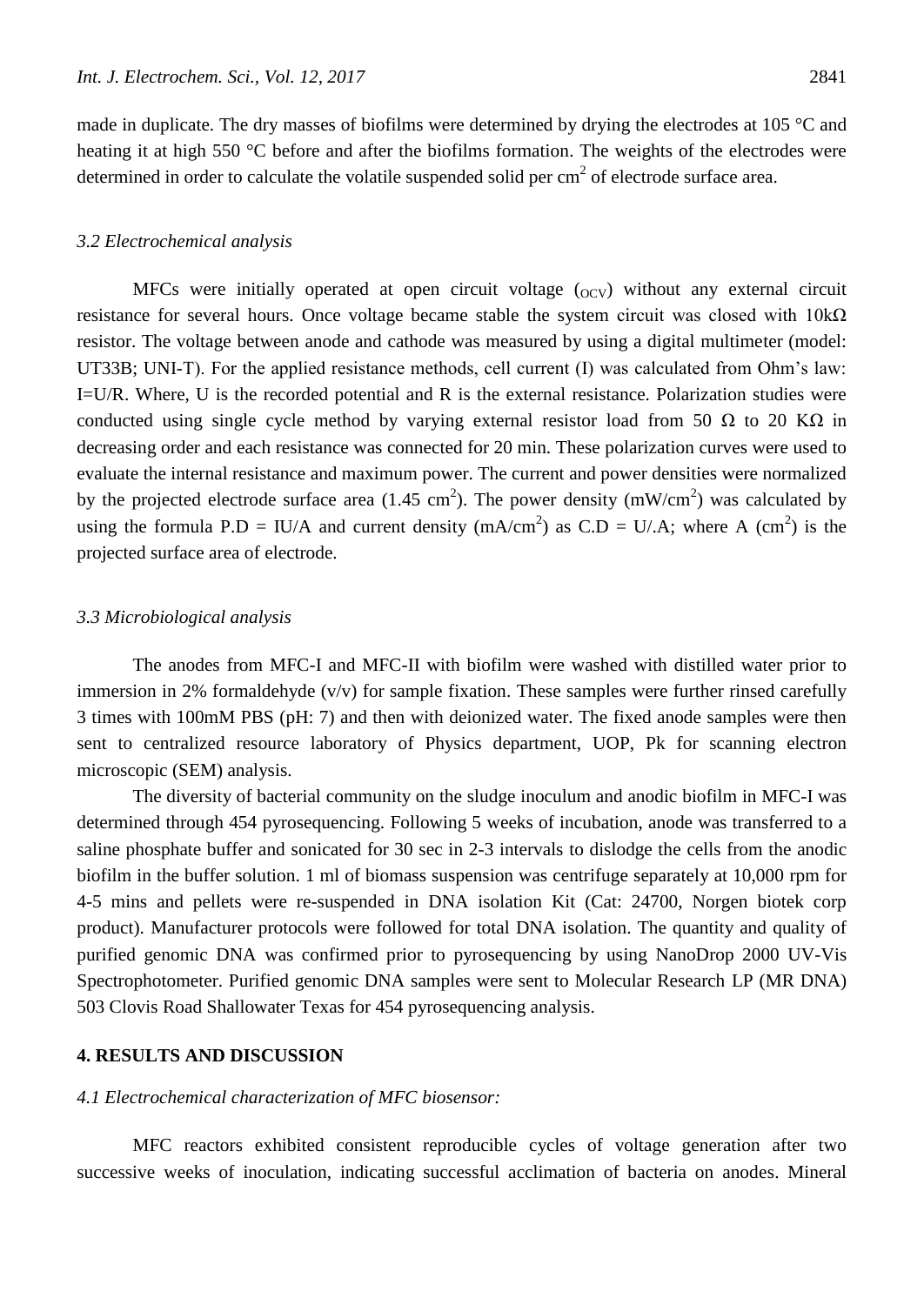medium containing 50 mgL<sup>-1</sup> of glucose was fed into the reactors for 3-4 days prior conducting biosensing operation in order to ensure the stability of the reactors. A pre-developed activated sludge biofilm was used in anodic chamber of MFC-I biosensor. The corresponding open circuit voltage (OCV) of 0.68±0.1V was recorded immediately after MFC was fed with sewage sludge and wastewater. Initially, the potential remained below 250mV then the voltage gradually increased to  $453\pm5$  mV on 18<sup>th</sup> day. During first 35 days of operation MFC-I generated maximum power of 14.2 $\pm$ 1 mWcm<sup>2</sup>, afterwards, a decline in system performance was observed. Whereas, MFC-II operated with artificial consortium produced a maximum voltage of 198.9 $\pm$ 2 mV on 13<sup>th</sup> day. A stable voltage with average current of  $0.031 \pm 0.01$  mA and  $0.019 \pm 0.005$  mA was recorded in MFC-I and MFC-II respectively during the last 2 weeks of operation. The maximum current density of MFC-I with sludge was 66% higher than that of MFC-II with artificial consortium (*Staphylococcus aureus, Pseudomonas aeruginosa* and *Bacillus circulans*). During single cycle polarization studies voltage output was observed with each resistance loads (from 50  $\Omega$  to 20 K $\Omega$ ) after 20 min interval. Voltage exhibited a sharp decline at higher current densities resulting in occurrence of power overshoot but then power decreased rapidly. While, current density increased continuously (Fig. 2). The COD removal was monitored during the start and stable phase of MFCI operation between days 10-40. The current density of MFC-I was around  $0.02 \pm < 0.005$  mAcm<sup>2</sup> during day  $10^{th}$  to  $15^{th}$ , thereafter, it exponentially increased up to  $0.041\pm0.005$  mA on  $30<sup>th</sup>$  day. The COD removal efficiency of MFC-I was increased from 58% to 74% as current density increased between  $10^{th}$  to  $20^{th}$  days and ultimately it reached up to 95.7% on  $40^{th}$  day.

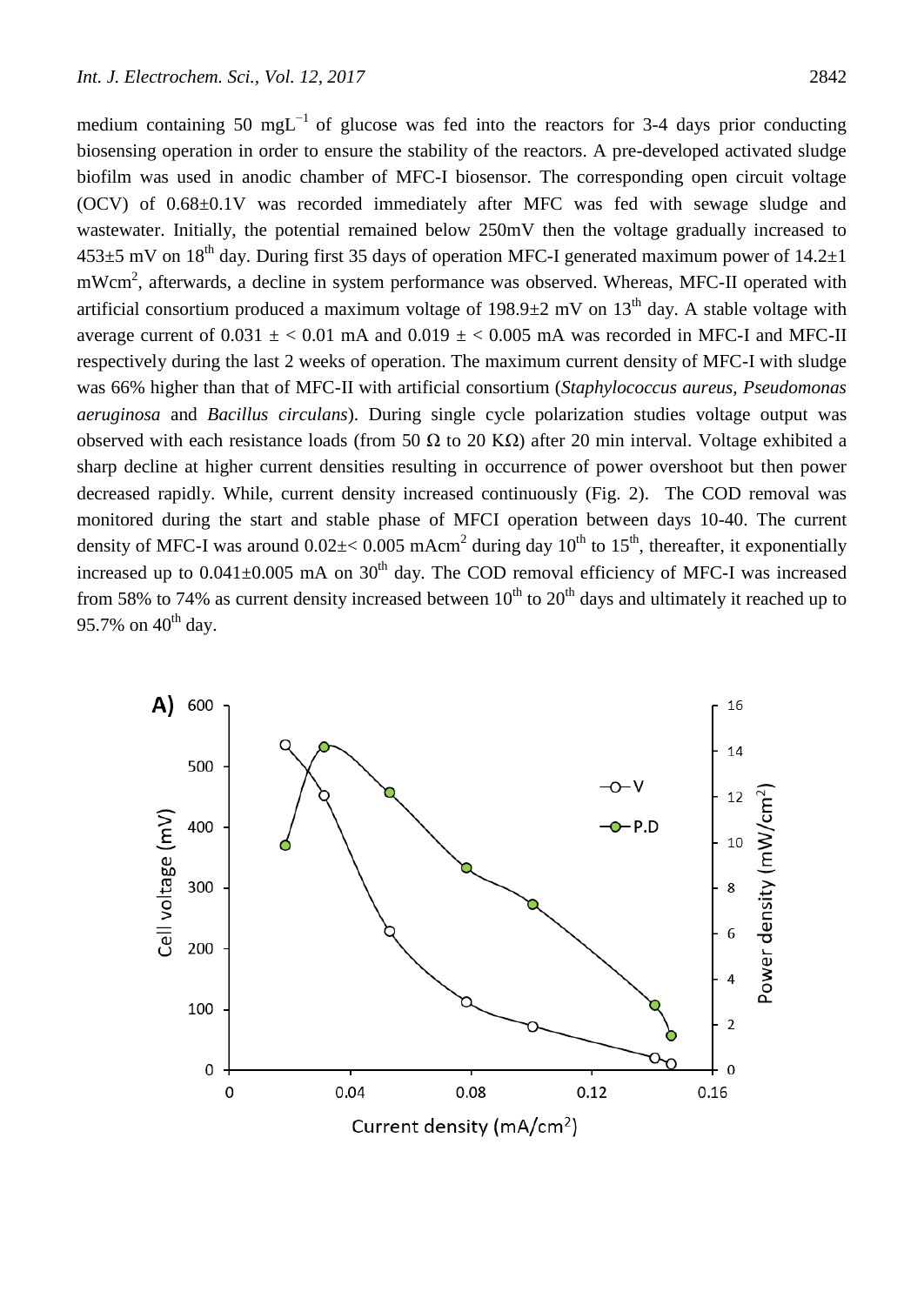

**Figure 2.** Polarization and Power density curves of; A) MFC-I and B) MFC-II

This indicated that electrochemically active bacteria turned highly metabolically active during the last two weeks. Whereas, the COD removal efficiency of MFC-II with artificial consortium remained lower and it was 72% during the final week of experiment.

## *4.2 Calibration of MFC Biosensor*

MFC-I and MFC-II were supplied with different concentrations (50-250mg/l) of standard solution of glucose and glutamic acid (GGA) under optimal working conditions to establish a relation between BOD and respective voltage outputs. The steady state response times of BOD biosensors were monitored following replacement of anodic GGA standard solution with its new successive concentration (Fig. 3). An acceptable positive correlation ( $> 90\%$ ,  $r^2 = 0.9$ ) was achieved between different concentrations of standard solutions and voltage outputs validating MFC as a BOD biosensor. The regression equations for MFC-I and MFC-II biosensor were established to be  $y_1 = 0.7834x-11.638$  $(r^2 = 0.9804$  or 98%) and  $y_2 = 0.1667x + 0.8476$   $(r^2 = 0.9891$  or 98.9%) respectively. Where, 0.7834 and 0.1667 were slopes of regression lines (b), x represented the predictor variable (organic load of wastewater) and y was the response variable (voltage output of system). The Y-intercept (a) was the point where line cut the y-axis and can be intercepted as the value predicted for voltage only if  $x = 0$ . Thus, it was inferred from the regression equations that with each 1 mg/L increase in organic load the voltage responses were increased by 0.7 mV for MFC-I and 0.1 mV for MFC-II biosensor (Fig. 3). Furthermore, in extrapolating the BOD (mg/L) samples from different water bodies (stream, wetland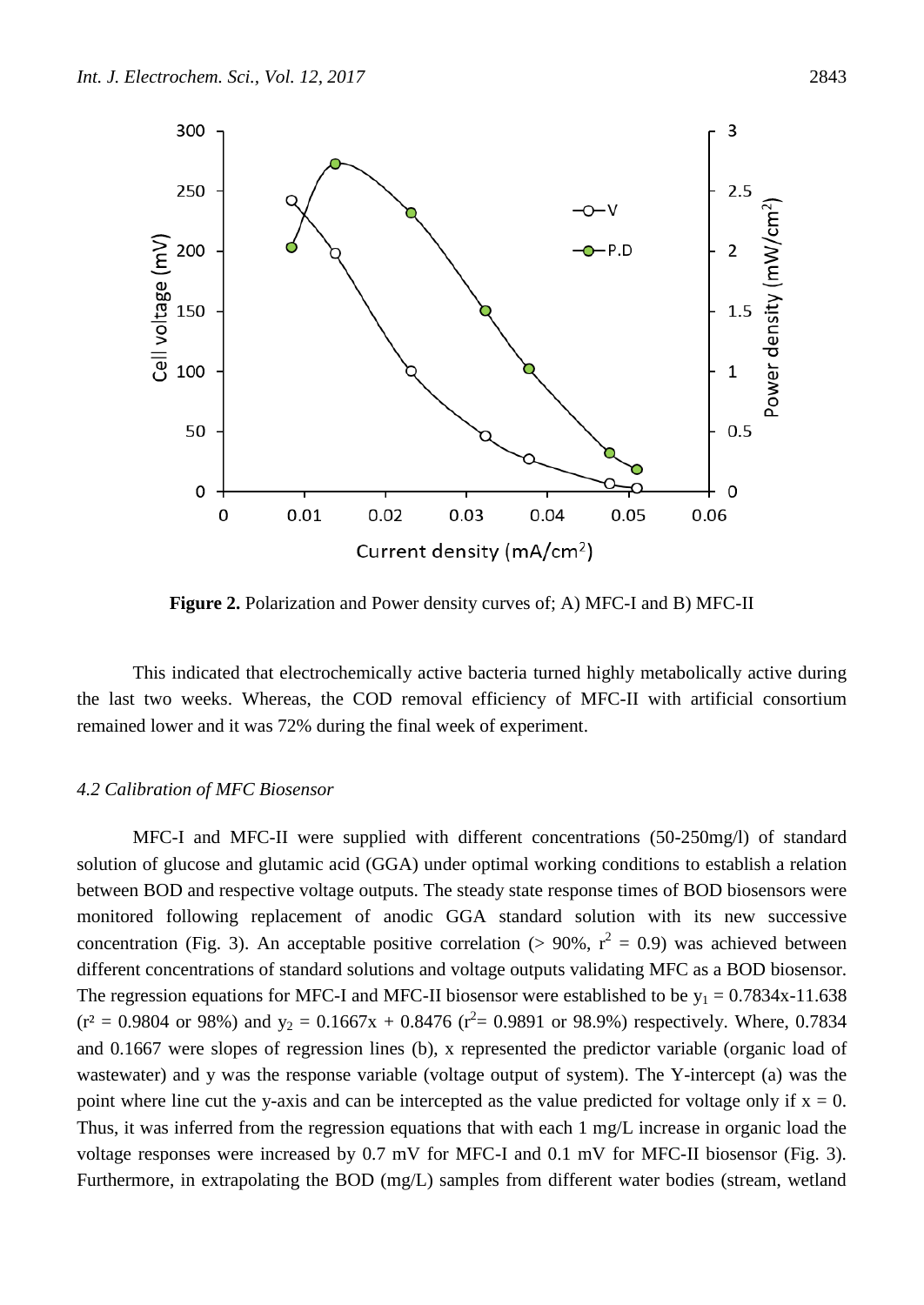and domestic treatment plants) same regression equations were applied. To interpret the biodegradable organic load of sample through biosensor a variation in voltage was recorded after introducing the wastewater in anode chamber and voltage response was used for calculating the BOD (mg/L) through these equations.



**Figure 3.** Relationship between different BOD concentration and voltage outputs of MFC-I and MFC-II biosensors

## *4.3 Performance characteristics of MFC biosensor*

Different performance parameters of MFC biosensors including stability, response time and reproducibility were analyzed during operation and the detailed are as follows:

### *4.3.1 Response time*

The time period required to achieve a stable operating voltage (OV) following the addition of organic matter in anode compartment was recorded as the response time. Response time of MFC biosensor depends upon BOD concentration, type of MFC and operational conditions. Higher the sample strength longer the time required to measure the BOD in MFC biosensor. MFC-I required approximately 60 min to detect a BOD concentration of 13.6 mg/L, whereas, it took about 21 h for BOD concentration of 989.4 mg/L. Therefore, samples with high COD were diluted before subjecting to bio-sensing test (Table: 2). Dilution technique was also used to avoid extrapolation outside the range of collected data points because relationship may not be linear beyond that point. In terms of voltage output, the response of MFC-II was much quicker than MFC-I but has shown a percentage error of about 25%.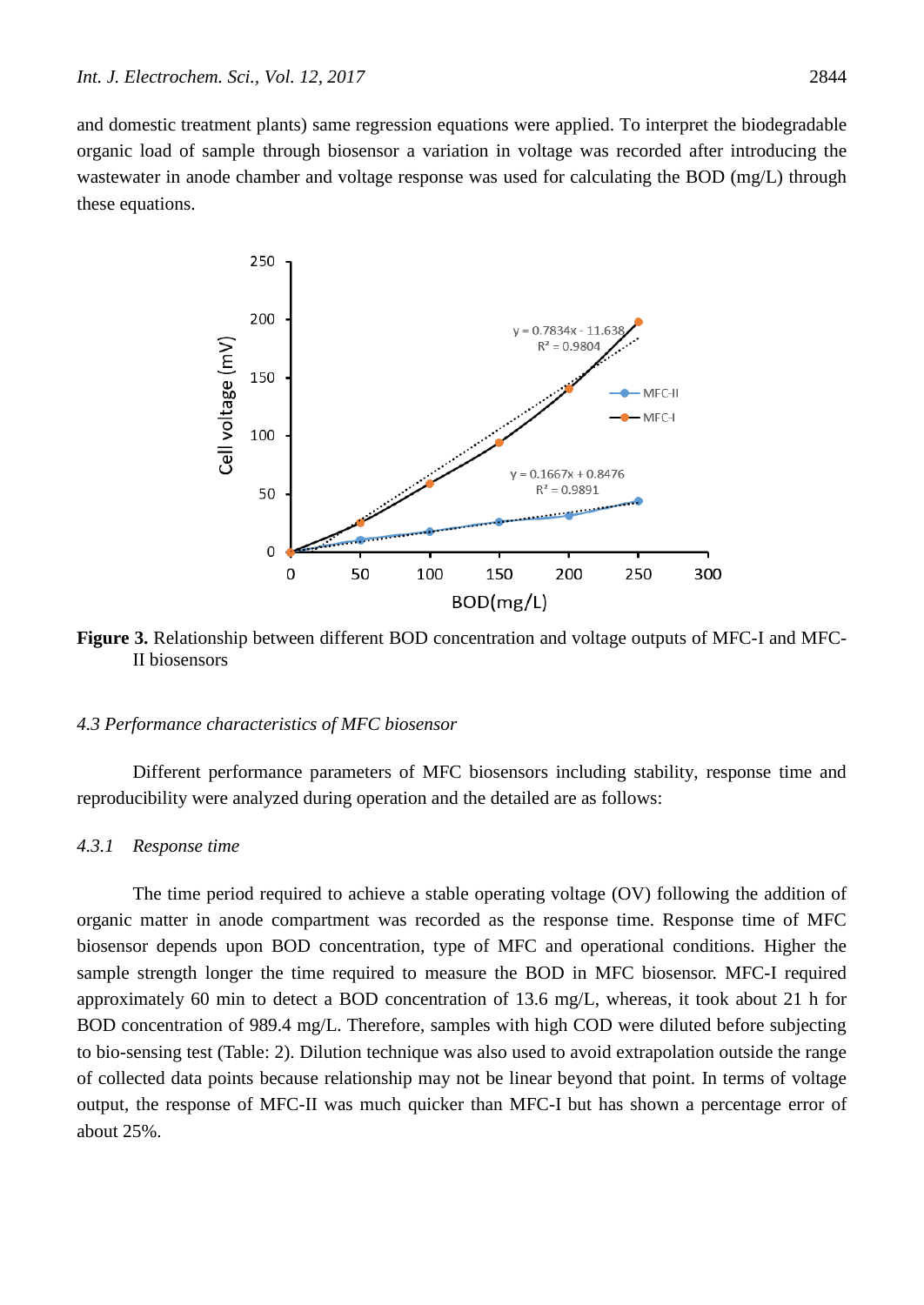**Table 2.** BOD of different water samples (stream, wetland and domestic treatment plants) measured by MFC biosensors and standard 5-days method

| <b>No</b>               | Wastewater<br><b>Type</b> | <b>MFC BOD Biosensor</b> |                     |                        | BOD <sub>5</sub> |
|-------------------------|---------------------------|--------------------------|---------------------|------------------------|------------------|
|                         |                           | <b>Type</b>              | (mg/L)              | Response<br>Time (min) | (mg/L)           |
| $\mathbf{1}$            | Stream                    | MFC-I                    | 16±0.9              | 60±1                   | $13.6 \pm 0.2$   |
| $\overline{2}$          | Domestic<br>wastewater    | MFC-I                    | 980±15              | 1260±3                 | 989.4±1.2        |
| $\overline{\mathbf{3}}$ | Stream                    | MFC-I                    | 40 <sub>±</sub> 0.2 | 180±1                  | $29.9 \pm 0.5$   |
| 4                       | Wetland                   | MFC-I                    | 30 <sub>±</sub> 0.5 | 255±0.9                | $42.1 \pm 0.3$   |
| 5                       | Domestic<br>wastewater    | MFC-I                    | 60±0.7              | $210+2$                | 36.04±0.2        |
| 6                       | Wetland                   | MFC-II                   | $100+1.4$           | $120+2$                | $102 + 1$        |
| $\overline{7}$          | Domestic<br>wastewater    | MFC-II                   | 57±3.5              | $160 + 1$              | 273±0.3          |
| 8                       | Stream                    | MFC-II                   | 60±0.2              | 70±3                   | 67±2             |
| 9                       | Wetland                   | MFC-II                   | 90±0.8              | $100+2$                | 88±0.9           |

*4.3.2 Repeatability and comparison of MFC BOD biosensor with standard BOD<sup>5</sup> method*



**Figure 4.** Repeatability and comparison of MFC BOD biosensor with standard BOD5 method in successive 7-8 cycles using regular intake of mineral medium (COD 100 mg/L) after every 24 hours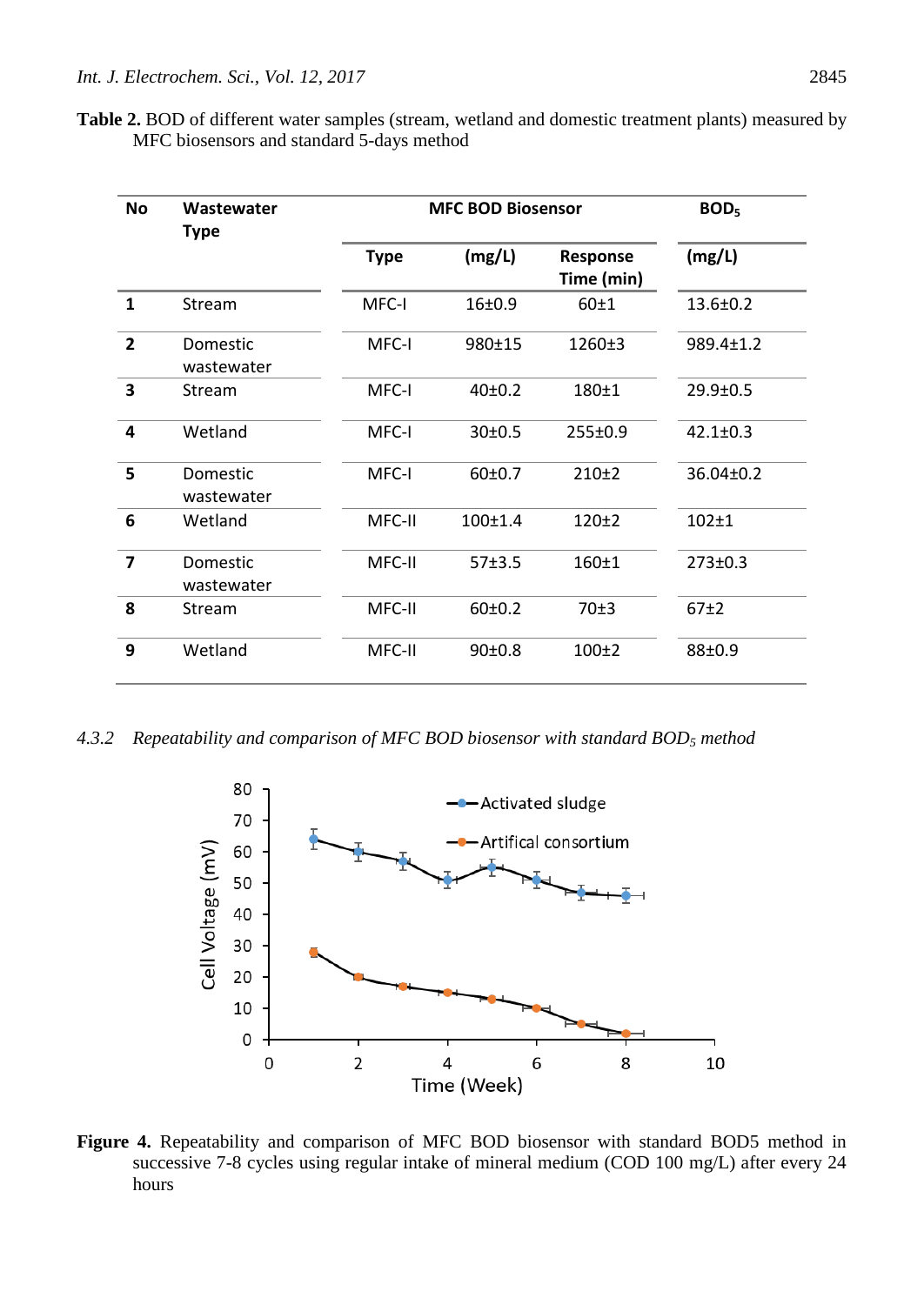According to the APHA BOD<sub>5</sub> method, a standard deviation of  $\pm 30.5$  mg/L is acceptable that is equivalent to  $\pm 15.4\%$  variation in precision [\[11\]](#page-15-8). To determine the repeatability of biosensing system anodic chamber was operated with mineral medium (COD =  $100 \text{ mg/L}$ ) for 24 hours in repeated 7-8 cycles and the voltage responses were recorded. The variation in repeatability was  $\pm$ 5 mV in MFC-I biosensor qualifying acceptable limit. However, a considerable variation in MFC-II biosensor signals was observed after 3 weeks (Fig. 4). Furthermore, the values from BOD biosensors were comparable to BOD5 standard method and measured results remained within APHA acceptable limits (Table: 2).

#### *4.3.3 Operational stability*

The stability of MFC biosensors in terms of voltage outputs was monitored regularly throughout the operation. During the entire period voltage output remained considerably stable. A voltage fluctuation of about  $65.8 \pm 0.3$  to  $45.7 \pm 1$  mV was recorded in 2 months for MFC-I and  $25.8 \pm 1$ to  $11.2\pm1.1$  mV in 1.5 months for MFC-II when fed with BOD standard solution (100 mg/L) of GGA. Overall, the stability of bacterial consortium of activated sludge was 55% higher than artificially developed consortium.

#### *4.4 Effect of co-existing ions on MFC-I biosensor*



**Figure 5.** Variation in electron acceptors (conc.) during development of biofilm in MFC-I

Domestic and industrial wastewater generally contain high concentrations of oxygen gas  $(O_2)$ , charged ions and inorganic compounds such as phosphate  $(PO_4^3)$ , ammonium  $(NH_4^+)$  nitrate  $(NO_3)$ , nitrite  $(NO_2)$  and sulfate  $(SO_4^2)$  that can greatly influence the signal output. Therefore, domestic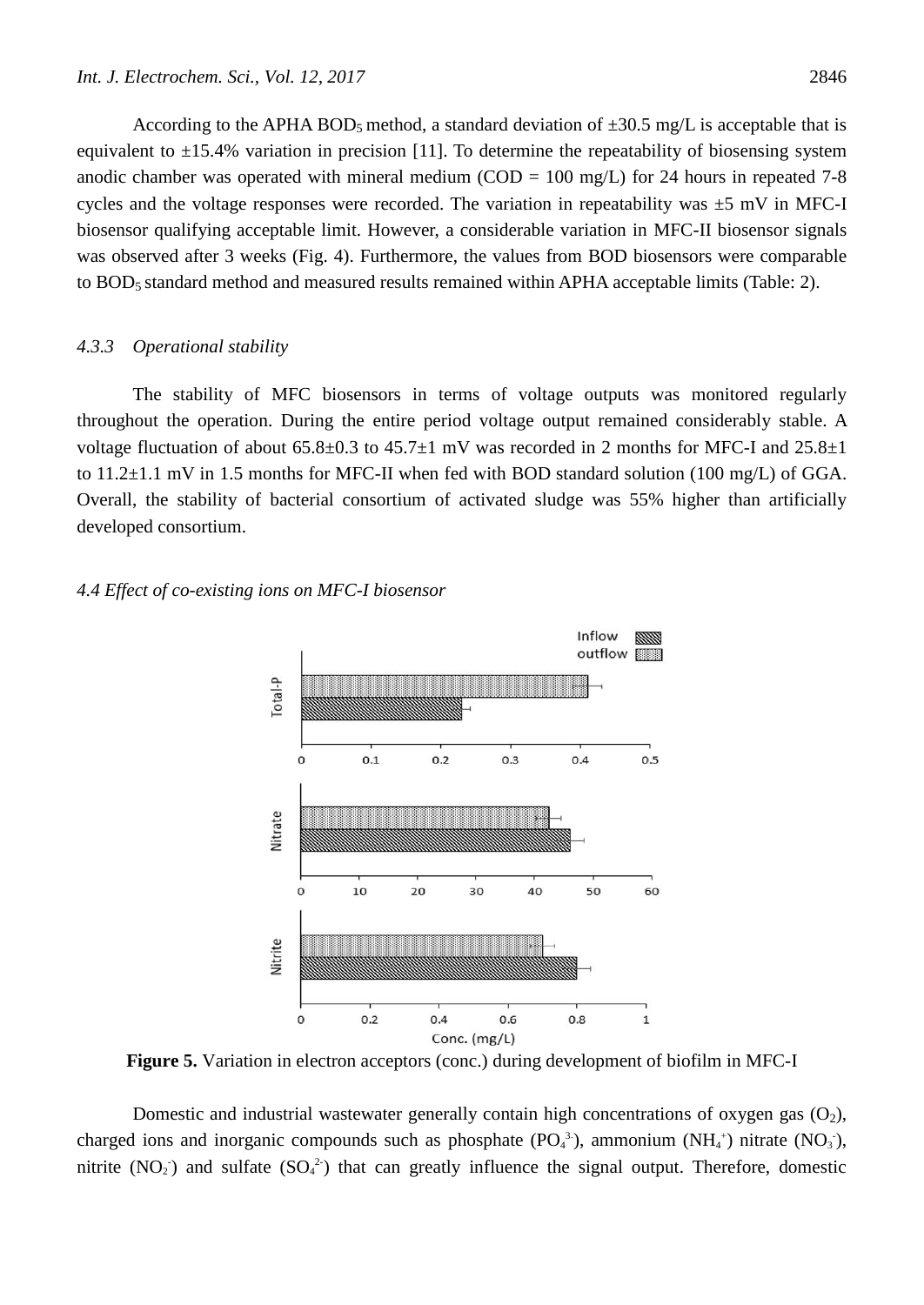wastewater sample was purged with oxygen free nitrogen gas to create the anaerobic conditions before introducing into MFC. Phosphate  $(PO_4^3)$ , ammonium  $(NH_4^+)$  nitrate  $(NO_3^+)$  and nitrite  $(NO_2^+)$ concentrations were continually measured in wastewater samples during immobilization process through standard methods. The average amount of different electrons acceptors were; Total-P 0.23±0.1 mg/L,  $NO_3$ : 46.1 $\pm$ 3 mg/L, and  $NO_2$ : 0.8 $\pm$ 0.1 mg/L. Under optimum conditions ammonium was removed by 37%, whereas, nitrite  $(NO_2 - N)$  and nitrate  $(NO_3 - N)$  by 5-10% in 10 days. A slight increase  $(0.23 \pm 0.1 - 0.41 \pm 0.13 \text{ mg/L})$  in orthophosphate  $(PO_4^3)$  was occurred during MFC operation (Fig. 5).

## *4.5 Ultrastructure and quantitative analysis of bacteria in anodic biofilms*



**Figure 6.**Scanning electron microscopic (SEM) A) A broad overview of the MFC-I biofilm at 3700X B) Multiple layers of cells extending from the anode of the MFC-I and white square indicate round shaped cell C) Aggregate of round cells D) A broad overview of MFC-II anode biofilm at 6000X E) Multiple layers of cell extending from anode surface and white square indicate filament shaped structure extending between cells F) Round shaped cells held by extracellular polymeric substances (EPS)

The structure and morphology of biofilms formed on anode surfaces were analyzed by scanning electron microscopy (SEM) (3400N, HITACHI instrument). A thick smooth coverage of biofilm biomass was observed on anodes of MFC-I and MFC-II (Fig. 6). Figure 6A highlights the anode surface of MFC-I with appreciable amount of biofilm attached and majority of individual bacterial cells were uniform spherical shaped cocci. Under higher magnification (60, 000 X), a compact biofilm structure was evident where clumps of heterogeneous shaped cells were tightly interconnected by polymeric viscous materials (Fig. 6C). SEM of artificial consortium in MFC-II illustrated less biofilm density than MFC-I. The extracellular polymeric matrix was holding ovoid shape bacterial cells on anode with interconnecting filaments (Fig. 6D). The high density of bacterial cells on MFC-I anode surface was further confirmed by the biofilm dry mass analysis. The dry weight of mature (5 weeks) sludge biofilm was 3.31 mg/cm<sup>2</sup>, whereas, it was 0.81 mg/cm<sup>2</sup> for artificial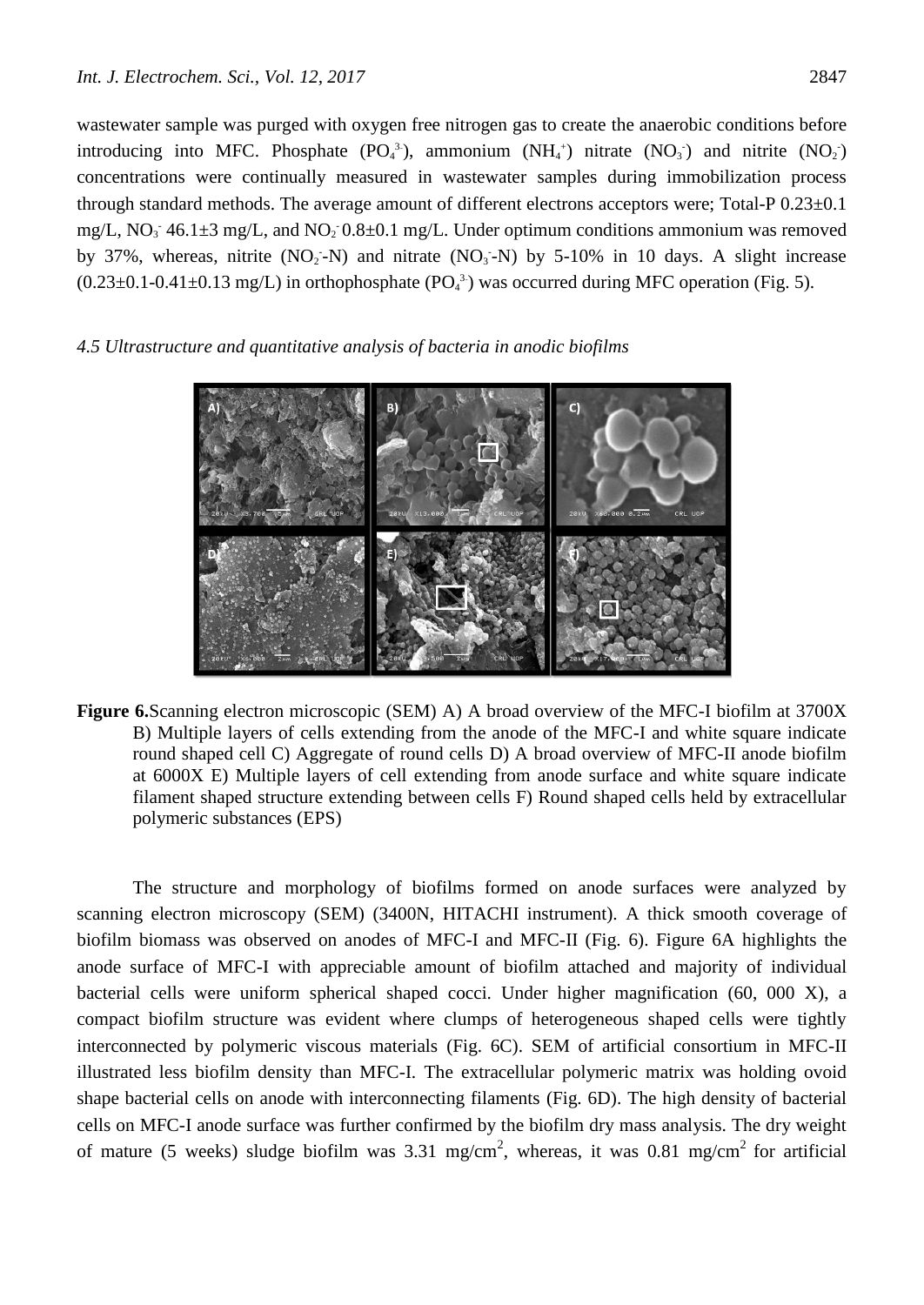consortium. An about 75% less biofilm biomass was found on anodic surface of MFC-I compared to MFC-II.

## *4.6 Molecular Phylogeny of Bacteria (*454-*Pyrosequencing)*

454-Pyrosequencing was used to reveal the diversity of bacterial community present in activated sludge inoculum and biofilm enriched on MFC-I anode (Fig. 7).The resultant sequences were grouped into 24 different phyla in sludge and 12 phyla in anodic biofilm. The most active genera in sludge inoculum were *Gemmatimonas* (12.6%), *Schlegelella* (9.1%), *Syntrophus* (3.5%), *Nitrospira* (2.5%), *Beggiatoa* (2.4%), *Bulleidia* (2.4%), *Nitrospira* (2.4%), *Denitratisoma* (1.9%) and others (<1.7%). However, *Brevundimonas* (26.2%), *Massilia* (9.9%), *Pseudomonas* (8.3%), and *Paracoccus* (6.7%) were the most active genera comprising 51% of the total anode bacterial community in MFC. (Fig: 6). *Caulobacteraceae* (26.6%), *Oxalobacteraceae* (13.6%) and *Pseudomonadaceae* (8.3%) were the most dominant families in anodic biofilm.



**Figure 7.** Relative abundances of dominant bacterial genera in activated sludge inoculum and anodic biofilm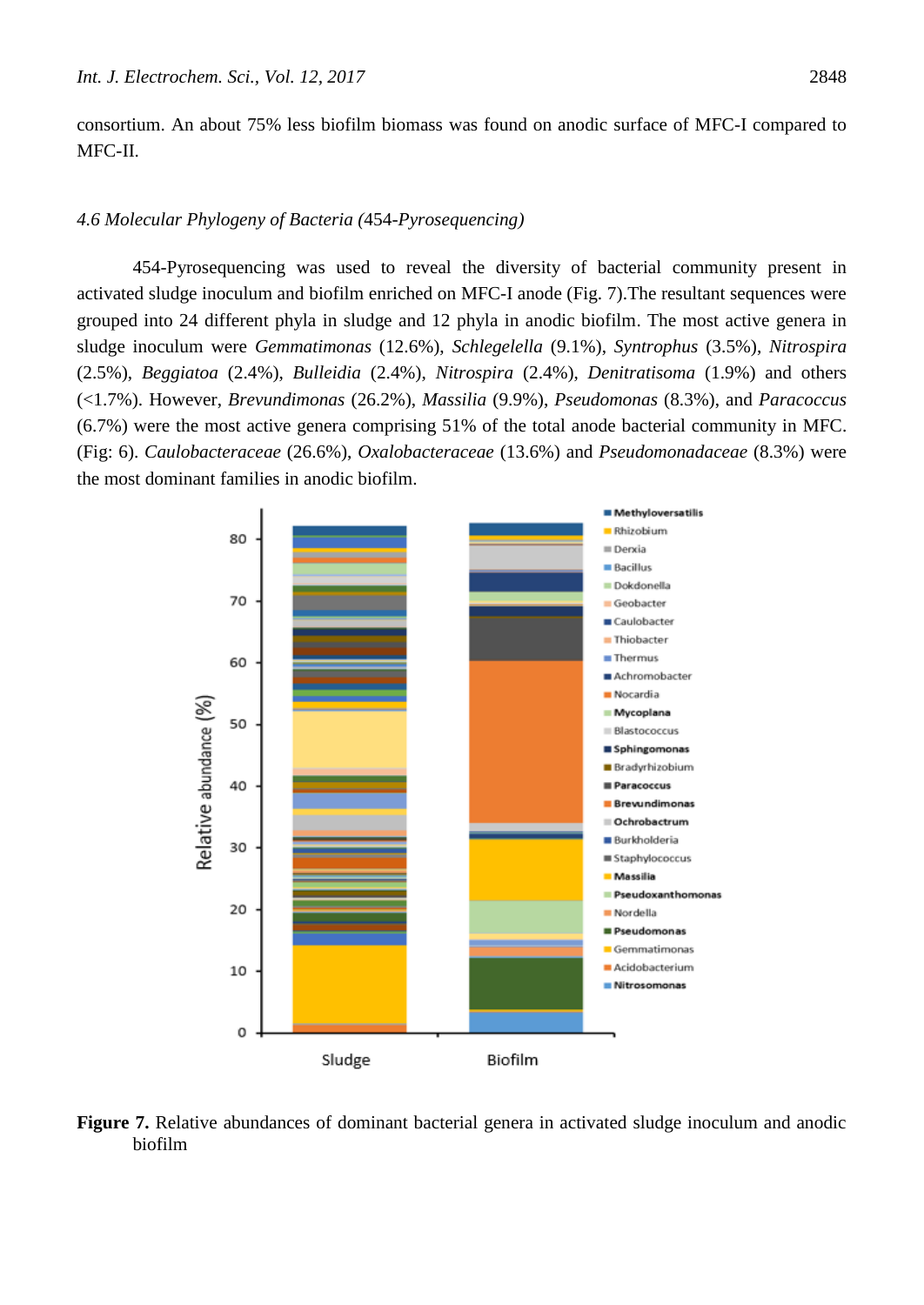#### *4.7 Discussion*

Microbial fuel cells (MFC) is a growing alternative green energy technology that also offers a wide range of other applications [\[17\]](#page-15-13). Previous research has been mainly focused on the use of MFC as electric energy generation device. Recently, MFC has gained much attention in environmental sector to use it as a potential biosensing element in monitoring of wastewater treatment. MFC biosensor is emerging as a promising option for BOD measurements considering its high operational stability, reproducibility and broad substrate versatility [18]. In this study, the maximum power density achieved by artificially developed consortia was 2.7 mW/cm<sup>2</sup>. This was lower than power density achieved with natural consortia on MFC-I electrode i.e. up to 14.2 mW/cm<sup>2</sup> at 10KΩ circuit load. Similar properties of MFC biosensor was evident in the current study, however, current density versus BOD sensing were comparatively higher with natural bacterial consortium than artificial consortium used. Enhanced performance of MFC reactors in terms of current generation has been previously linked with highly active electrogenic biofilms [\[19\]](#page-15-14) encompassing greater diversity of anodophillic bacteria [\[20\]](#page-15-15) with pili network of appendages [\[21\]](#page-15-16).

An equitable analyte detection can be achieved with the microbial electrochemical system [\[22\]](#page-15-17). This could offer an economically attractive, environment friendly and rapid alternative for measuring the organic load in water as BOD because it minimizes the input and later exhaustion of expensive reagents that are used in standard BOD protocols [\[23\]](#page-15-18). A good linear relationship was observed between MFC voltage responses and organic loading rates (Figure: 3). A similar linear relationship between electrical signals and different BOD concentrations ranging from 20–100 mg/L and 1–25 g/L was reported by Chang [\[8\]](#page-15-5) and Kumlanghan [\[24\]](#page-15-19) respectively. Both MFC types showed good performance in terms of BOD sensing when GGA solution was used as a standard [\[25\]](#page-15-20). However, while sensing organic pollutant load in domestic wastewater sample (7), MFC-II showed 25% error that was far out of acceptable range of  $\pm 15$  mg/L. This might have happened due to limited substrate utilization spectrum of artificially developed bacterial consortium. Presence of toxic compounds and heavy metal ions in wastewater have also been associated towards creating erratic electronic response by MFC reactors [\[26\]](#page-15-21).

Higher the organic strength of water the longer the time MFC biosensor took for measuring the BOD (Table: 2). Thus, dilution techniques were employed to analyze the high strength organic wastewater in terms of BOD [\[27\]](#page-15-22). Overall, the electrical response time (min) increased with greater bacterial diversity on anode. Slow electrogenic response of natural consortium than artificial consortium might be due to excessive accumulation of extra polymeric substance (EPS) on anode. Besides, development of thick biofilm on anode surface has been reported to suppress the mass transfer rate of nutrients between bacteria and the outside environment resulted a rapid decline of catabolic reactions of bacteria [\[9\]](#page-15-6). Both MFC configurations used in this study remained stable for 30 days following the biofilm immobilization, however, stability and biosensing response output decreased afterwards. MFC-I proved to be 57% more stable in operation as a biosensing device than MFC-II. Greater bacterial diversity and associated environmental compatibilities in sludge consortium with broad substrate specificity and resistance to adverse environmental conditions might have offered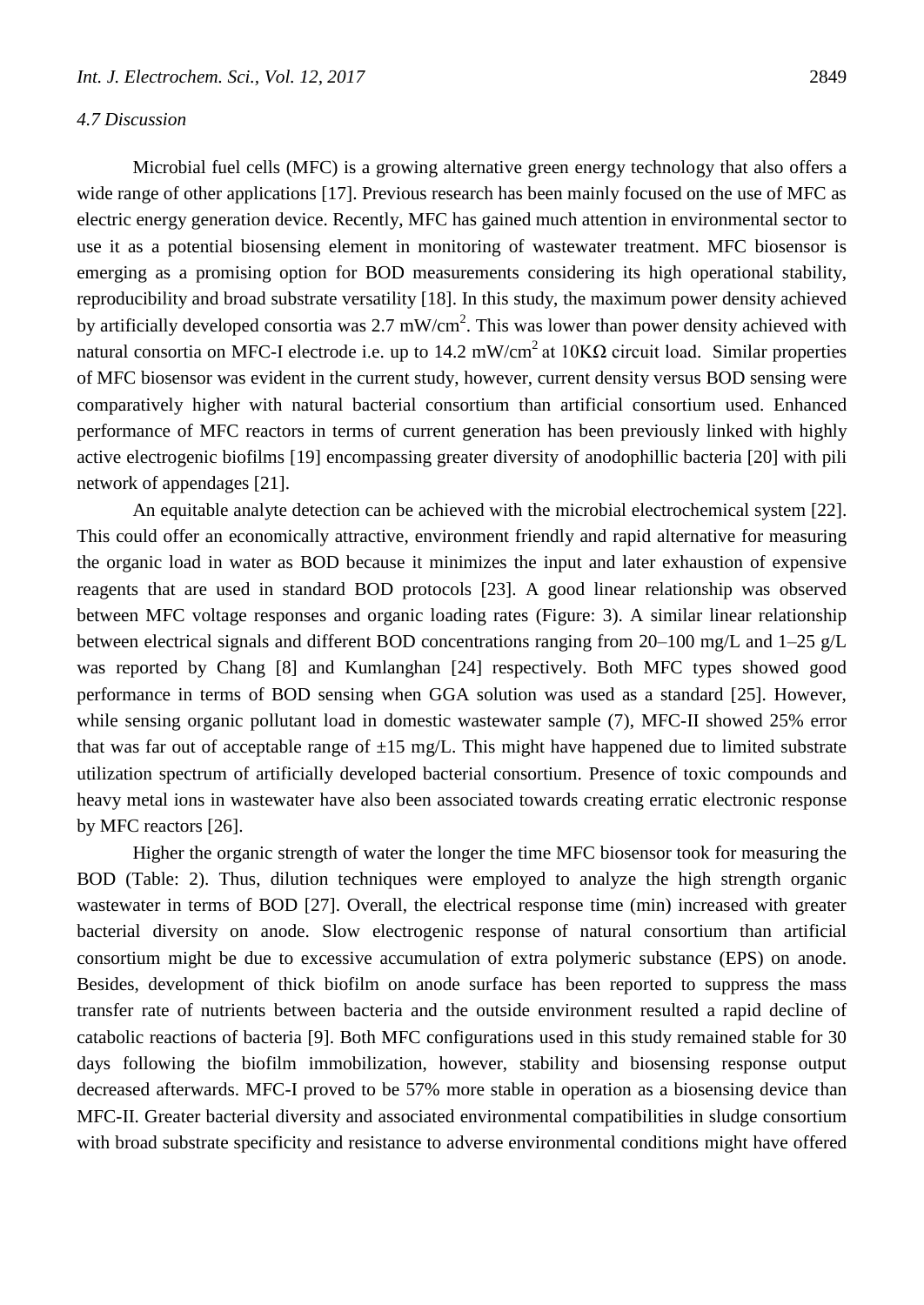better stability and resproducibility to MFC-I biosensor [18, [28\]](#page-15-23). Nevertheless, MFC-I with sludge bacterial consortium needed continuous maintenance after construction [\[29\]](#page-15-24).

Despite successful operation of MFC biosensor, challenges of varying bacterial diversity and density in natural consortium always vary with time, source and environmental conditions. [\[30\]](#page-15-25). 454 pyrosequencing successfully revealed the molecular phylogeny of bacterial community composition in MFC-I anode developed from sludge. *Proteobacteria, Chlorflexi, Bacteroidetes, Actinobacteria* and *Cyanobacteria* were the most dominant phyla in biofilms. However, chances of duplicating the same bacterial community in other MFC biosensors would always be a great challenge. Such limitations always create drawbacks in marketing the MFC reactors as biosensors. Though laboratory defined consortia have limited substrate utilization spectrum and issues in dealing with diverse wastewater samples [\[31\]](#page-15-26), still they should be developed more comprehensively taking some vital environmental bacterial isolates with greater physiological capability. In this context, new combinations of ATCC bacterial species should be tested to develop a universal bacterial consortia for optimum and sustainable commercial use in MFC biosensor [\[2,](#page-14-1) [22\]](#page-15-17).

Generally, increase in nitrites and nitrates are inversely related with the decreasing levels of ammonium in any organic wastewater system. However, in this case slight decrease (5-10%) in nitrogenous electron acceptors after 10-days retention time of MFC was observed indicated low density and related functionality of denitrifies in bacterial community. Therefore, signal output of the reactor remained high and stable during operation. Though, higher concentration of different inorganic compounds could be negatively effecting performance of MFC [\[32\]](#page-15-27). A slight increase (0.23-0.41mg/L) in orthophosphate  $(PO<sub>4</sub><sup>3</sup>)$  during MFC operation might has been occurred from degradation of organic matter at low redox potential in the reactor. Overall, low concentrations of different inorganic electron acceptors did not pose any major limitation in the biosensing step as was reported previously [\[33\]](#page-15-28).

# **5. CONCLUSION**

The study validated the importance of microbial fuel cell (MFC) as a biosensor device for efficient and continuous monitoring of BOD in water. Comparatively, MFC enriched with complex bacterial community proved to be more stable and efficient than that run with simple artificial bacterial consoritum in generating electric signals thereby sensing BOD loads. Molecular base phylogeny revealed sludge as a source of various bacterial species, besides; the community structure was considerably changed during enrichment in MFC. Still, development of better combination of electroactive bacteria as biosensing element in MFC biosensor is obligatory to avoid maintenance issues in future. The co-existence of different electron acceptors (phosphate, nitrate and nitrite) at low concentration in the anolyte demonstrated an insignificant effect on MFC performance.

## **References**

- <span id="page-14-0"></span>1. A. Parkash, *J. Microb. Biochem. Technol.,* 8 (2016) 247.
- <span id="page-14-1"></span>2. T. Yamashita, N. Ookawa, M. Ishida, H. Kanamori, H. Sasaki, Y. Katayose, H. Yokoyama, *Sci.*